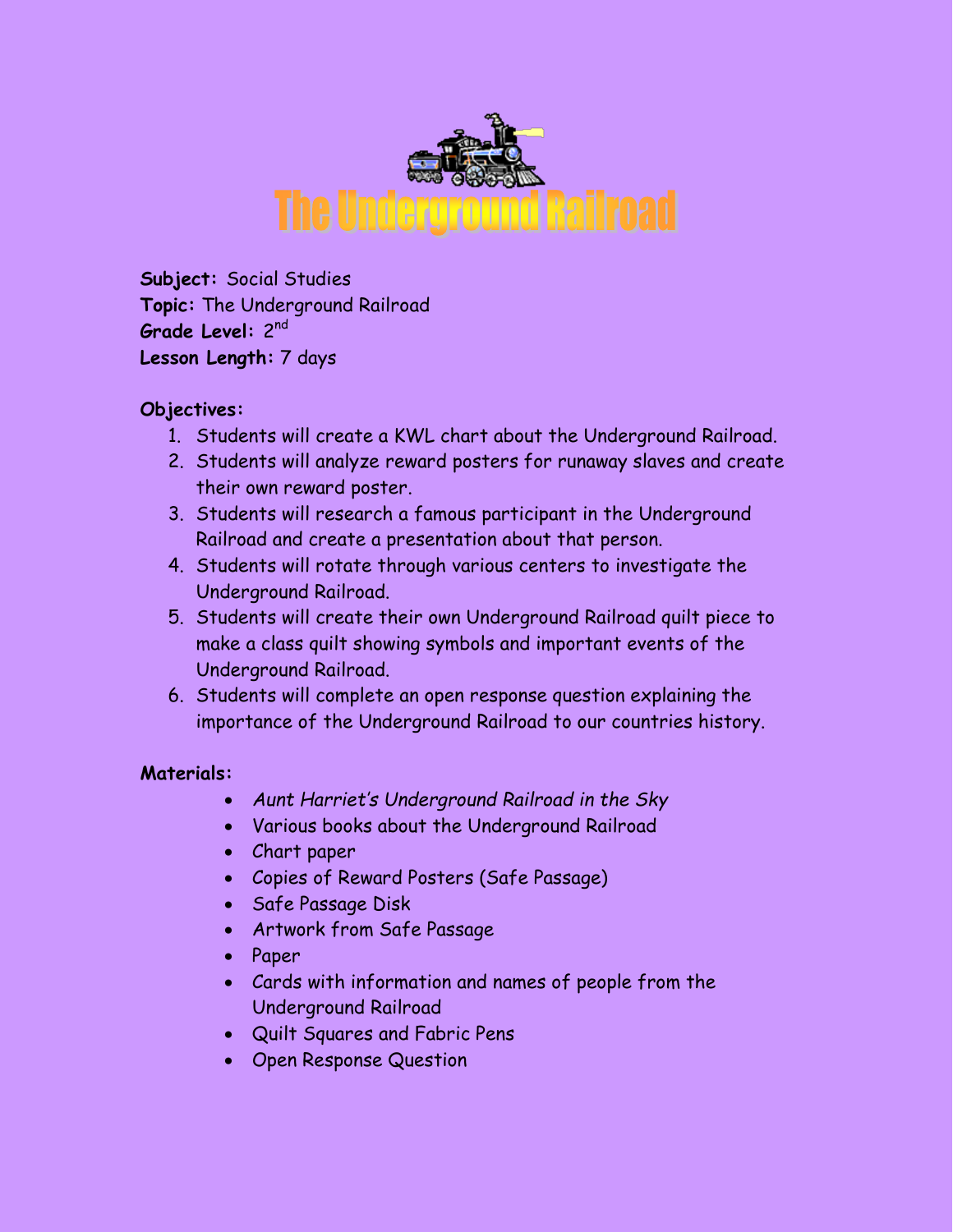### **Procedures:**

Throughout the week, the teacher will read various books about the Underground Railroad during teacher read aloud. Also, while the students are working, the "Steal Away" CD will be played.

### **Day 1:**

- As a class, complete the Know and Want to Know sections of a KWL chart. Have the students list things that they think they already know and ask questions that they would like to find out throughout the unit.
- Read *Aunt Harriet's Underground Railroad in the Sky* to the students.
- Discuss the story and the many ideas presented about the Underground Railroad.

## **Day 2:**

- Discuss the use of Reward posters during this time and show students examples from Safe Passage. Read these examples to the class.
- Give each student a slip of paper with a person in the class's name on it. Have each student create an ad describing that person.
- Share these ads with the class and see if the students can guess who the ad is for.

#### $\bullet$ **Day 3 and 4:**

- Conduct a Famous Underground Railroad Participants Day.
- The students will be put into groups to research a famous Underground Railroad participant and become an expert.
- The students will use information from the computer, library, and various books that are brought in to find their information.
- Students will then put together a presentation to share their person with the class.

### **Day 5:**

- The students will rotate through 4 centers to investigate the Underground Railroad.
- **Center 1:** Computer Center The students will use the Safe Passage Disk to discover information about the Underground Railroad.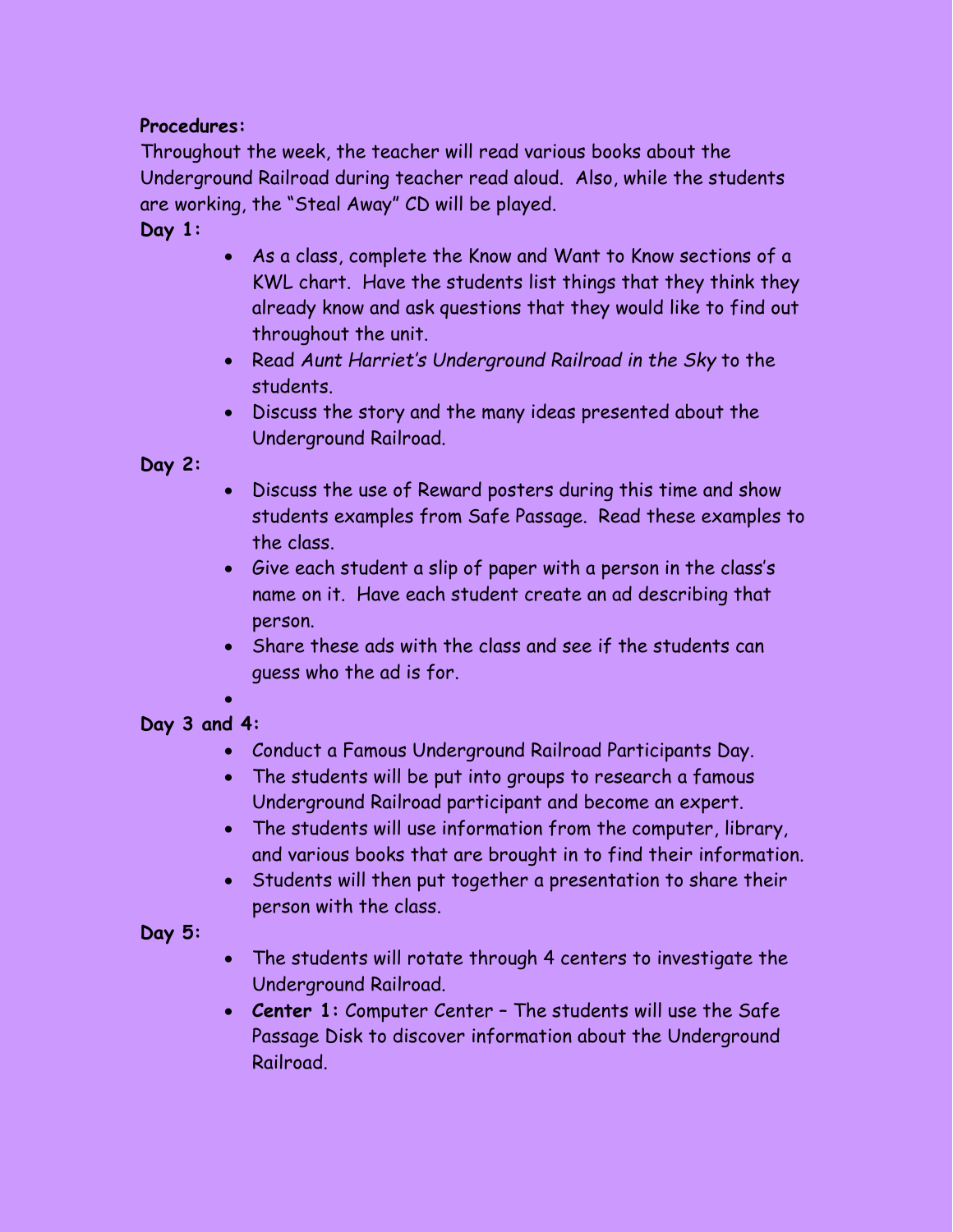- **Center 2:** Reading Center The students will choose a book or brochure to read about someone or something that happened on the Underground Railroad. The will then complete a facts sheet stating information that they learned through reading that story.
- **Center 3:** Art Center Various pictures will be displayed from Safe Passage for the students to see. The students will have 3 options to choose from when at this center. The student may: describe the picture, create a story about the picture, or recreate the picture with their own drawing.
- **Center 4:** Matching Card Game Various cards will be placed upside down like the game Memory. The students will have to match the card with the information with the correct person. The information that will be put on these cards will come from the information that the students give in their presentations.
- **Day 6:**
- The students will each be given their own quilt piece to decorate. Together we will brainstorm a list of ideas of symbols, people and important events on the Underground Railroad. The students will then use something from this list to draw or write about a symbol person or important event on a piece of paper and then on their quilt square using fabric pens.

# **Day 7:**

- As a class, complete our KWL chart by listing all of the information that we learned throughout the unit.
- Complete the open response question: What is the importance of the Underground Railroad to our history? Trace your hand and list five important points that had an impact on our history.

### **Teacher Resources:**

Safe Passage Aunt Harriet's Underground Railroad in the Sky Various read-aloud books about the Underground Railroad Steal Away CD

### **Assessment:**

**Underground Railroad Open Response Rubric**